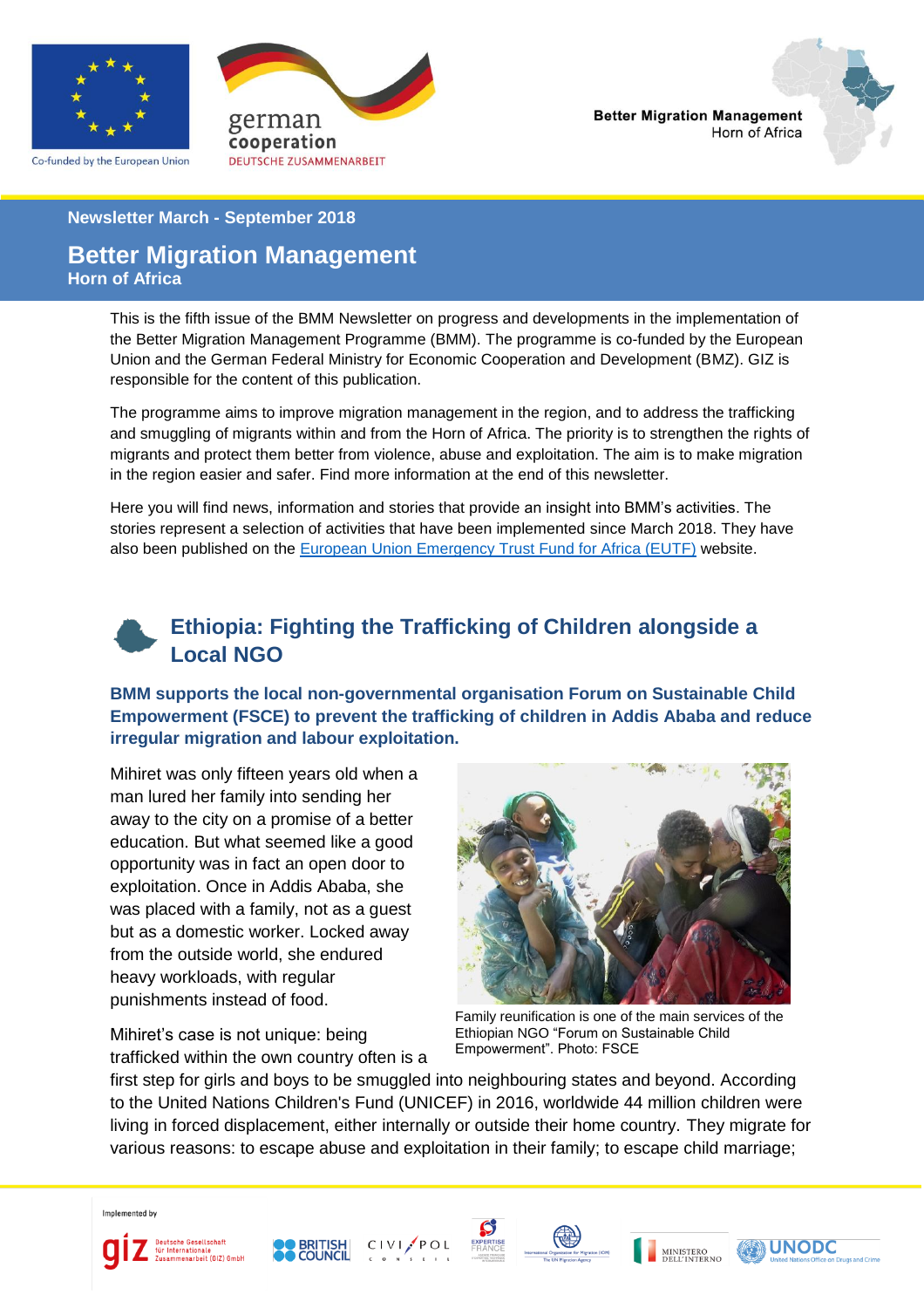

Co-funded by the European Union





due to peer-pressure; or by being deceived and coerced by human traffickers. It is also not uncommon for families to send their children away in hopes that they might find a better life. Because of their age, unaccompanied minors are easy prey for human traffickers.

In 2017, the FSCE offered comprehensive support to 645 trafficked and/or unaccompanied boys and girls. Mihiret was one of them. One year after being taken to Addis Ababa, she has now been reunited with her family, rescued by the FSCE, with the support of the Women, Children, Youth, & Social Affairs Bureau and the local police. Those responsible for her hardship have meanwhile been brought into custody. The case is currently being investigated and may soon find its way to court.

BMM improves With the support of the BMM, the FSCE has been able to extend VIIII THE SERVIE INTERNATION TRIET OF SERVICE THEIR THEIR THEIR THEIR PROVIDENT MAGNETIC MINOR THEIR PROVIDENT INCREDITION INCREDITION IN THE INCREDITION of the BMM has provided food, sanitary materials, school material, their efforts and to set-up temporary accommodation centres in of trafficking major migration corridors. Since January 2018, the BMM has provided food, sanitary materials, school material, and supported reunification. Since some of these minors did not want to be reunified with their families, the BMM also supported the FSCE in the field of vocational training and the development of business ideas including financing of possible start-ups.



Lokdi is one checkpoint in Sudan where seasonal labour migrants from Ethiopia crossing the border to Sudan. Photo: Wasil Engel/GIZ

# **Sudan and Ethiopia met for the first time to discuss improvements to seasonal labour migration**



**Rising unemployment, land shortage, and ethnic tensions across the Amhara region in Ethiopia drive about 80,000 people to cross the border every year to find work on the Sudanese farms in the Gedaref State where labour demand is high.** 

Seasonal labour migration has become a stable livelihood basis both to Ethiopian families and to the sustainability of farming and agricultural production in Sudan. However, due to the lack of legal frameworks, border crossing and employment agreements are often irregular, leaving workers with little protection from abuse by employers, border officials and other threats.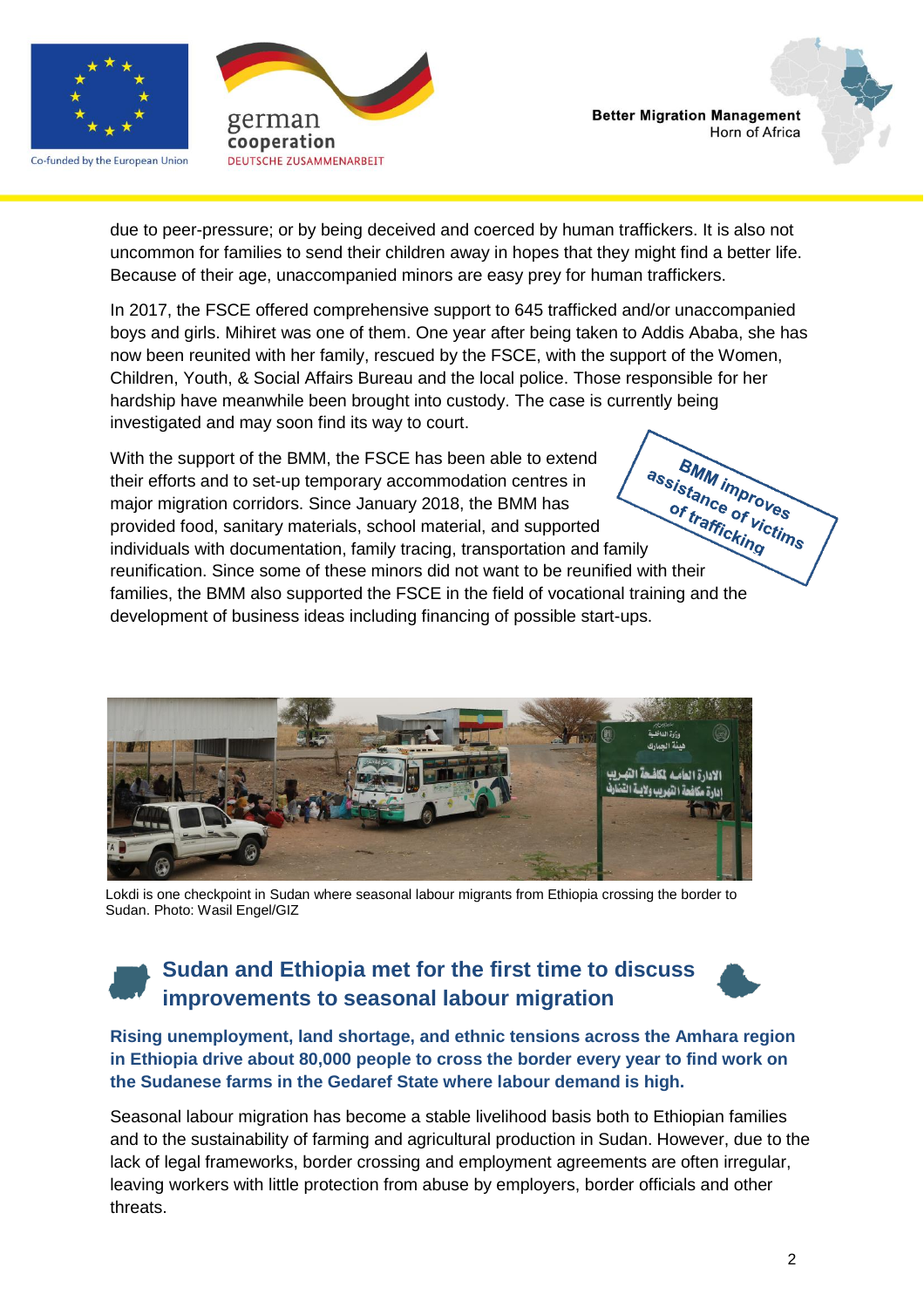

Co-funded by the European Union





For the first time, Sudan and Ethiopia met to discuss the challenges of seasonal labour migration between their countries. The BMM Programme facilitated the bi-lateral crossborder workshop in Khartoum in June 2018. More than 65 representatives of national and regional governments, the agricultural sector and research institutions, as well as the Intergovernmental Authority on Development (IGAD), the European Union (EU), the International Labour Organization (ILO), Civil Society Organisations (CSO) and BMM implementing partners discussed a concrete plan of to improve the management of seasonal labour migration between these two countries. The discussions were based on the main findings and recommendations from a BMM assessment report on seasonal labour migration management. The report provides BMM improves

recommendations for the governments of both countries to improve cross-border flows of seasonal migrants without putting the positive effects of seasonal migration at risk. In September 2018 the season and the government of information at risk. In September 2018 the<br>effects of seasonal migration at risk. In September 2018 the<br>representatives met again to agree on a regulated recruitment agencies<br>system, the establ

representatives met again to agree on a regulated recruitment agencies border management bodies, and enhanced coordination and information sharing between the Ethiopian and Sudanese authorities. A third workshop will be held in December 2018.

## **Sudan: Regional Conference on Human Trafficking sets Tone for Prevention, Protection, and Prosecution**



EU Ambassador Jean Michel Dumond gave an opening speech at the conference. Photo: GIZ/Sari Omer

The Horn of Africa hosts more than 9 million displaced persons, many of which travelling irregularly, without visa or papers. Human-traffickers take advantage of these already vulnerable migrants often subjecting them to greater abuse, violence and exploitation. Sudan, Kenya and Djibouti, are main transit countries for Ethiopians, Eritreans, and Somali on the migration routes in the Horn of Africa, creating the need for a strong regional approach.

In this light, more than 80 representatives of national antitrafficking bodies from Sudan, Ethiopia, Djibouti, Kenya, Uganda, South Sudan, Tunisia, Egypt, and Libya came together in Khartoum for the "Regional Conference on Combatting Human Trafficking" to exchange best practices and improve cooperation in combatting human trafficking. "It is our responsibility to harmonise our policies. We are in need of knowledge, experience, and training. The research exists in our countries. We have to use and share it with one another in order to halt human trafficking", General Awad Alneil Dahiya, Sudanese representative of the Ministry of Interior said. The three day conference that included panel and group discussions set a strong emphasis on the support and protection of victims. "We have to make sure that the victims are not criminalised", said Jean Michel Dumond, Ambassador of the European Union to Sudan in his opening speech. National Referral Systems in line with migrant services, especially vulnerable ones, such as women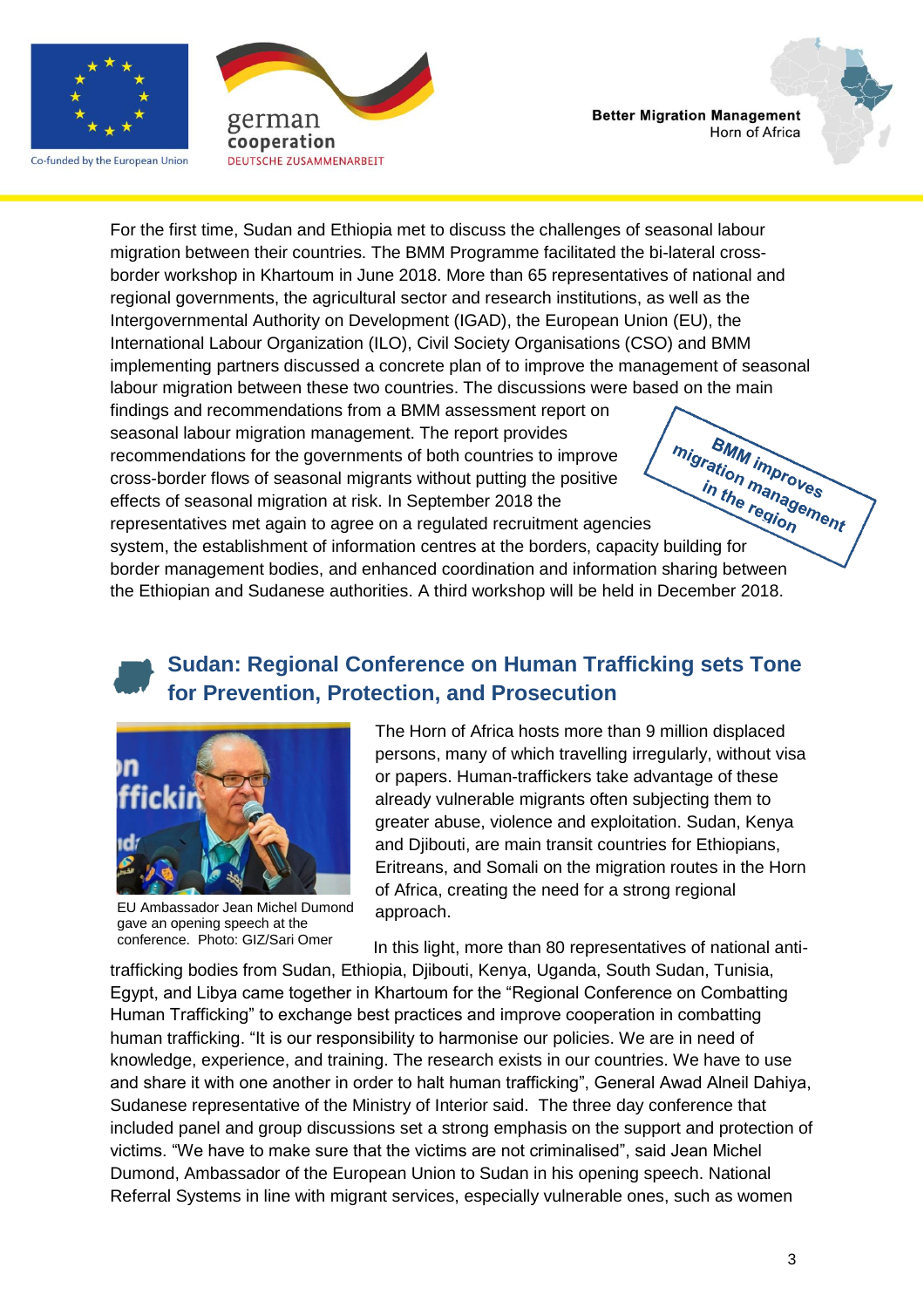

Co-funded by the European Union





and unaccompanied minors, have to be harmonised in the region. The victims need a lot of support", the Ambassador added. Furthermore, in order to bring human traffickers to justice, testimony is essential, and this will only be provided in safe circumstances.

The conference was organised by the BMM programme in cooperation with the Sudanese Government. The conference focussed on the Northern migratory route. In two consecutive events to follow, the focus will be on the Eastern and Southern Route. More than 80 representatives from Sudan, Ethiopia, Djibouti, Kenya, Uganda, South Sudan, Tunisia, Egypt, and Libya came together in Khartoum for the "Regional Conference on Combatting Human Trafficking" on 16-18 July 2018. The participants met

**BMM improves regional** with representatives of international NGOs, national CSOs, relevant UN agencies, and their<br>shared their good practices and experiences on now to<br>improve national counter-trafficking structures – including<br>organisations such as IGAD, UNHCR, UNICEF, Uganda Coalition<br>Against Traffick relevant UN agencies, and interested diplomatic missions and shared their good practices and experiences on how to improve national counter-trafficking structures – including organisations such as IGAD, UNHCR, UNICEF, Uganda Coalition (CNDH) from Djibouti.

## **Region: UN World Day against Trafficking in Persons 30 July 2018**

### **On 30 July 2018, the Better Migration Management (BMM) programme supported several activities to mark the World Day against Trafficking in Persons in Djibouti, Ethiopia, and Kenya.**

Globally, an estimated number of 2.45 million people, of which 1.2 million children, are trafficked every year. Many of these victims come from the East African region and travel without the required documents aiming to find jobs and a better life in other countries. As they are irregular they are an easy prey for human traffickers. Most of the survivors of trafficking went through a deeply traumatising experience. With the events and campaigns organised in July 2018. BMM aims to promote legal and safe migration and to create awareness on the risks of human trafficking

In Kenya, the annual 'Regional Forum to Promote Safe and Fair Migration' marked the launch of an awareness campaign leading up to World Day against Trafficking in Persons. From 2-5 July, more than 30 organisations working on anti-trafficking of human beings all over the Horn of Africa met in Nairobi to discuss best practices for victim protection. The forum was organised by the Kenyan non-governmental organisation (NGO) HAART, Expertise France, and GIZ within BMM programme. The participants came from non-governmental organisations in Djibouti, Ethiopia, Kenya, Sudan, Somalia, South Sudan, Tunisia, and Uganda. During the meeting principles of practice were developed which serve as common guidelines for the organisations on how to best protect victims and vulnerable migrants in the region. The principles were presented to stakeholders involved in counter trafficking from all over the region during the regional conference on "Combating human trafficking within the Horn of Africa" in Khartoum on 16-18 July. This conference was also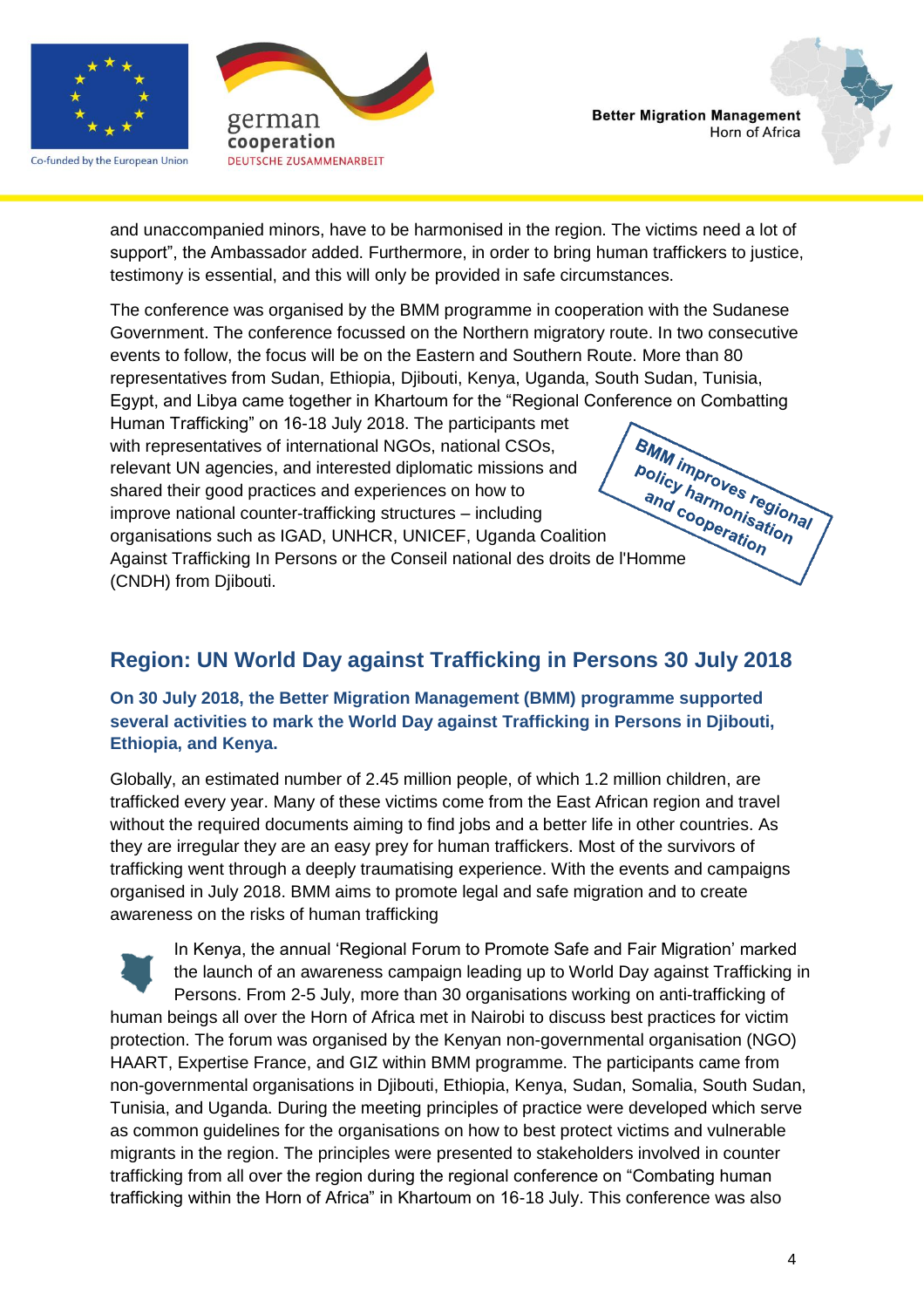

Co-funded by the European Union





organised by BMM. More than 80 representatives of national bodies from Sudan, Ethiopia, Djibouti, Kenya, Uganda, South Sudan, Tunisia, and Egypt attended the conference.

Meanwhile, BMM along with the Kenyan NGO Trace Kenya campaigned to build momentum towards the UN World Day. The NGO Trace Kenya works on counter-trafficking in persons in many locations in Kenya. The campaign culminated in a high-level panel organised by UNODC (United Nations Office on Drugs and Crime) debating how to improve judicial cooperation on addressing trafficking of children in the region. On that occasion, EU Ambassador Stefano Dejak stated that "trafficking in persons is against the fundamental values the European Union stands for and a gross violation of human rights. It is the Slave

Trade of our world today: a horrible crime that EU, Africa, and the UN need to join hands to address". In parallel, BMM in partnership with Trace Kenya organised a public awareness raising event in Mombasa. Over 250 members of the community, local counter trafficking NGOs and the governor of Mombasa attended a public procession across the city.



Around 80 people marched and danced through the streets of Mombasa to raise awareness. Photo: Johanna Bögel/GIZ

On 30 July 2018, a high-level panel discussion was held in Ethiopia to analyse the current situation in the country. Representatives of the Ethiopian Government, implementing partners of BMM, and the civil society highlighted the details of the revised Proclamation 909 in Addis Ababa. Conclusions from the regional conference mentioned above in Sudan were presented and the issue of child justice in trafficking case addressed. The event was accompanied with the opening of a public photo exhibition in Addis Ababa. The pictures were provided by BMM's implementing partners and partner NGOs. They illustrate the work of BMM's partner CSOs in addressing issues related to human trafficking, visualise activities such as capacity building workshops, shelters, and support for survivors of human trafficking. Sing issues related to make the Ministry of Justice and<br>Displacity building workshops, shelters, and supper-<br>In Djibouti, BMM supported the Ministry of Justice and<br>Penitentiary Affairs in charge of Human Rights as well as

In Djibouti, BMM supported the Ministry of Justice and Secretariat for Youth and Sports in providing a two-day sensitisation workshop on 28-29 July 2018. A total of 48 law enforcement officers, officials from other migration-related ministries as well as from the civil society were sensitised on the difference between smuggling and trafficking of persons and how to counter it. The participants worked out recommendations and compiled a document which will be handed over to the relevant state authorities. The recommendations focus on the establishment of an anti-trafficking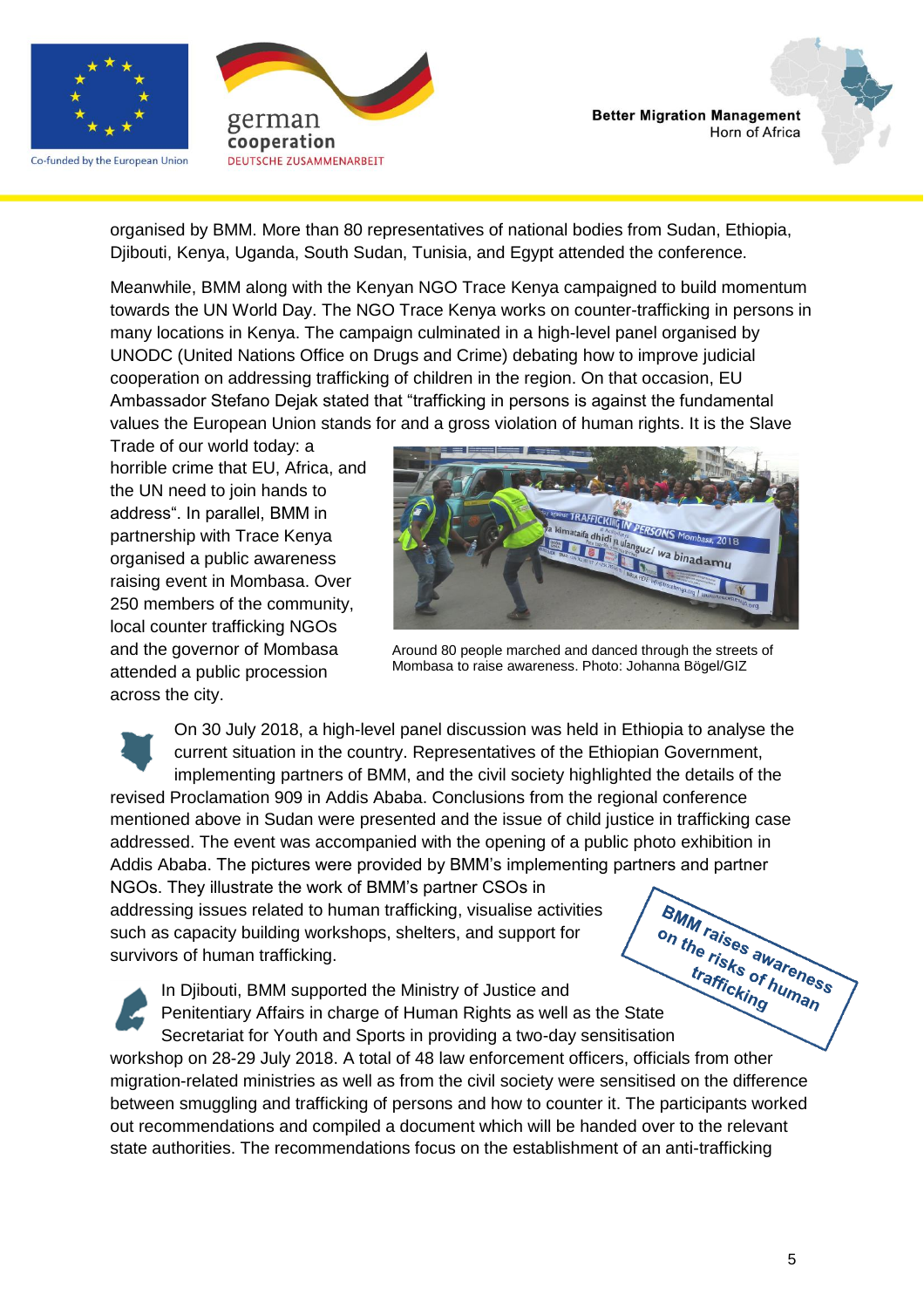

Co-funded by the European Union





committee, a mechanism for coordinating governmental action in the field of migration, and the development of a referral mechanism to assist victims of trafficking. BMM is prepared to support the roll-out of a referral mechanism in the prefectures after the Government of Djibouti is finalising the existing drafts.

The workshop was accompanied by sports events. In Tadjourah, 1,500 spectators cheered on young teams who competed in a handball tournament for girls and a football tournament for boys. The teams of seven girls and seven boys from



Four teams with seven players each competed in a football tournament in Djibouti. Photo: Omar Saad/GIZ

Dikhil, Ali Sabieh, Obock, and Tadjourah included migrants in the second generation particularly aiming to bring the youth of the communities together. The matches were titled "Migrants someday, Humans always. Let's protect our fellow".

## **Kenya: Training for Trainers to Better Identify and Aid Victims of Human Trafficking**

**A young woman enters a local health clinic; her hands filled with blisters. She is accompanied by what, at first sight, seems to be a caring family member who will not leave her out of sight. While this could be an everyday situation, there is more to it than meets the eye: the young woman in this story is a victim of human trafficking, who has been coerced into silence by the person accompanying her.**

This and several other scenarios were presented at the training organised by BMM and the EU-IOM Joint Initiative for Migrant Protection and Reintegration in the Horn of Africa in September in Nairobi. The aim was to teach health care providers how to personalise and individualise care when suspicions arise that the person might be a victim of human trafficking (VoT) or a migrant in a vulnerable situation. Representatives from the Ministries of Health, as well as those working in providing protection services in Djibouti, Ethiopia, Kenya, Somalia, South Sudan, Sudan and Uganda, learned how to conduct protection-sensitive interviewing under the do-no-harm principle. Preter in the support and how to apply the newly gained knowledge  $\frac{1}{2}$  and  $\frac{1}{2}$  support and how to apply the newly gained knowledge  $\frac{1}{2}$  and  $\frac{1}{2}$  and  $\frac{1}{2}$  are expected to roll out this training in **BMM improves** Participants also learned about mental health and psychological support and how to apply the newly gained knowledge through practical exercises. After the workshop, participants are expected to the respective countries.

Speaking at the launch of the training, Gordon Kihalangwa, the Principal Secretary in the Kenyan Ministry of Interior and Chairman of the National Coordination Mechanism on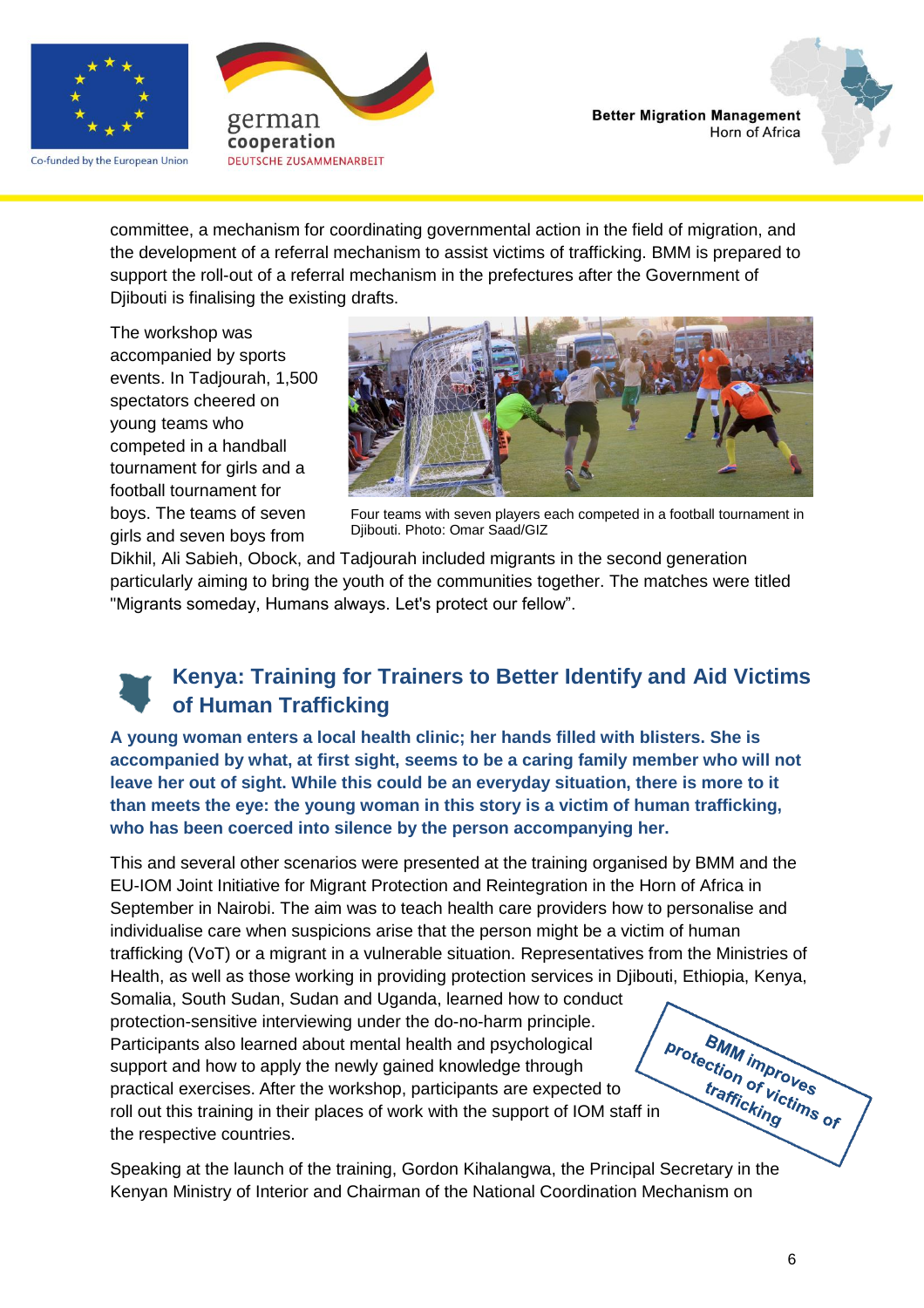

Co-funded by the European Union



**Better Migration Management** Horn of Africa

Migration commended the work of IOM, in particular under BMM, especially through the assistance provided to vulnerable migrants, including victims of trafficking. He called on actors to address the push and pull factors for migration in the region. "You are going to meet people who have lost self-esteem, their travel documents taken away. You should not add more miseries and distress to them rather try to alleviate their sufferings," Kihalangwa said.

## **Short News:**

### **Kenya: On the Way to the First State-run Shelter for Victims of Human Trafficking**

In Kenya, most temporary shelters are run by non-governmental organisations, with limited financial and human resources. The Kenyan government is now planning to fill this gap, by establishing its first state-run shelter. Therefore, a delegation visited Jordan in search of best practice. When victims of human trafficking are rescued there is an immediate need to place them in a safe location, where they have a chance to heal and reintegrate into society. The Kenyan authorities reported having identified 530 victims of trafficking in 2016 (TiP Report 2017, US Department of State), all of whom were referred to NGO shelters. The BMM programme is supporting the Kenyan government in its goal to establish the first state-run shelter. The first step in this process was an official visit to Jordan to observe and discuss best practices in the management of government-run shelters and to check if any standard procedures can be benchmarked to Kenya.

### **Integrating border management in South Sudan – Nimule as a pilot under the BMM**

The BMM Programme facilitated a workshop for the border agencies at Nimule along the border with Uganda in May 2018. They had operationalised the Ministerial Order No. 09/2015, which established the Integrated Border Management Committee (IBMC). The Ministerial Order calls for the establishment of these committees for all the respective land borders in the Republic of South Sudan, and Nimule Border acts as a pilot because of the level of activities. The workshop brought together fifteen agencies with border roles and functions, such as Immigration, Customs Services, Wildlife and Tourism, Highway traffic police, Interpol (CID), Military Intelligence, and the National Security Services. Apart from law enforcement agencies the 37 participants also consisted of local chiefs and county authorities to ensure host community engagement. The Inspector General of the South Sudan National Police Service (SSNPS), Gen. Majak Akec Malok officially opened and closed the workshop in his capacity as the chairman of the National Coordination Mechanism and also as Inspector General of police.

### **Film on BMM is online**

Have a look at how the BMM programme is protecting migrants in Djibouti and Sudan. Click [here](https://ec.europa.eu/trustfundforafrica/all-news-and-stories/mobile-clinic-and-first-aid-training-have-look-how-better-migration-management_en) and use Mozilla as your browser